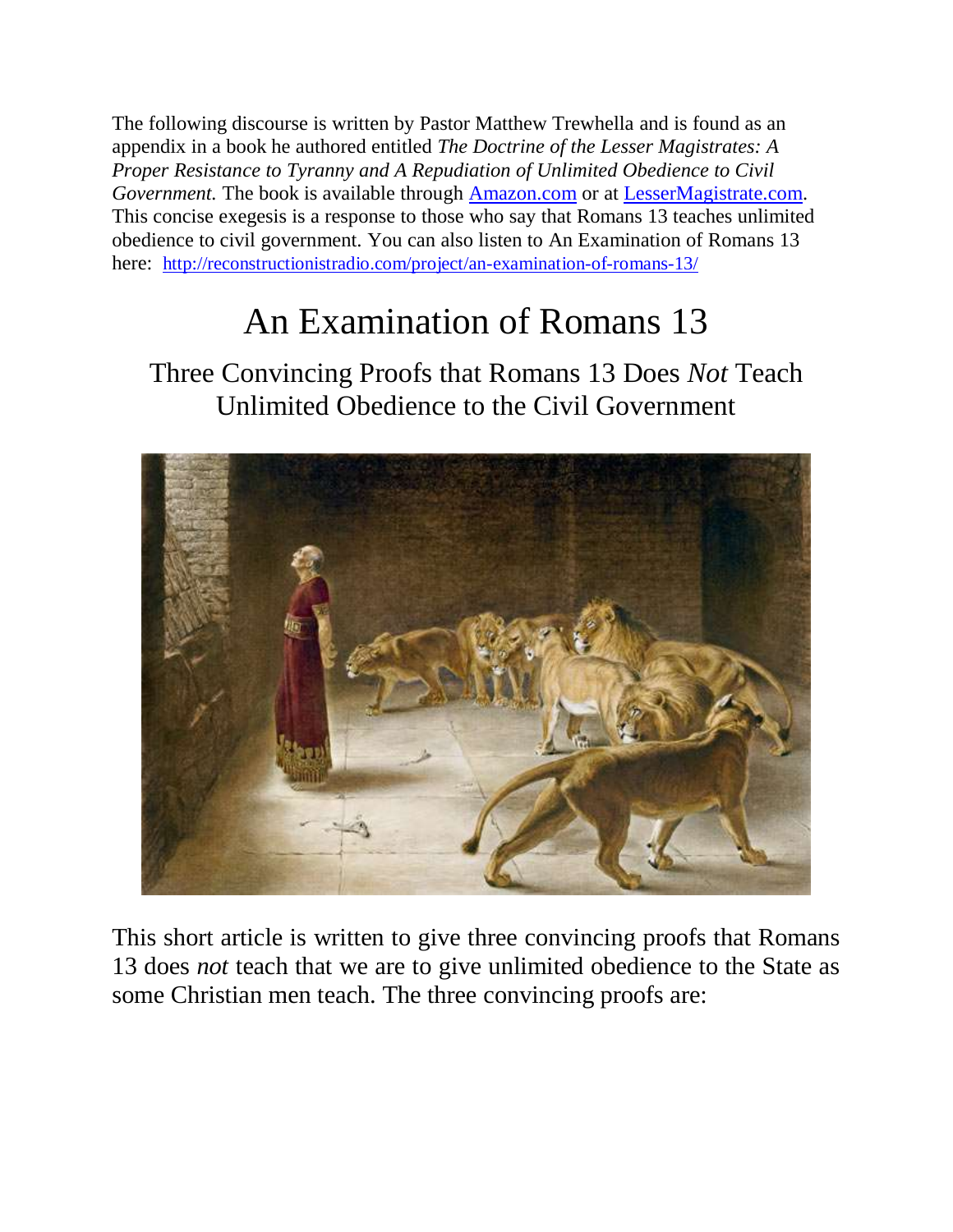- 1. Nowhere does Romans 13 state that we are to give unlimited obedience to the civil government, rather men impose such thoughts upon the text.
- 2. Proper hermeneutics forbids such a conclusion that we are to have unlimited obedience to the civil government – because there are many passages of Scripture where the people of God *disobey* the State, and are commended by God for doing it.
- 3. Romans 13 contains limitation clauses that make it clear the civil government's authority is not unlimited, nor therefore, is our obedience to the civil government to be unlimited.

## The First Convincing Proof

First, nowhere does the Bible say that we are to have unlimited obedience to the civil government – *nowhere.* Yet, this *divine right of kings* – that whatever those in civil authority decree is to be obeyed - has been what various Christian men have asserted over the centuries. They base this idea on Romans 13:1-5. But where does Romans 13 teach unlimited obedience to the State? They *impose* that idea upon the text. The text itself reads:

Let every soul be subject to the governing authorities. For there is no authority except from God, and the authorities that exist are appointed by God.  $2$  Therefore whoever resists the authority resists the ordinance of God, and those who resist will bring judgment on themselves.  $3$  For rulers are not a terror to good works, but to evil. Do you want to be unafraid of the authority? Do what is good, and you will have praise from the same. <sup>4</sup> For he is God's minister to you for good. But if you do evil, be afraid; for he does not bear the sword in vain; for he is God's minister, an avenger to execute wrath on him who practices evil. Therefore you must be subject not only because of wrath but also for conscience' sake.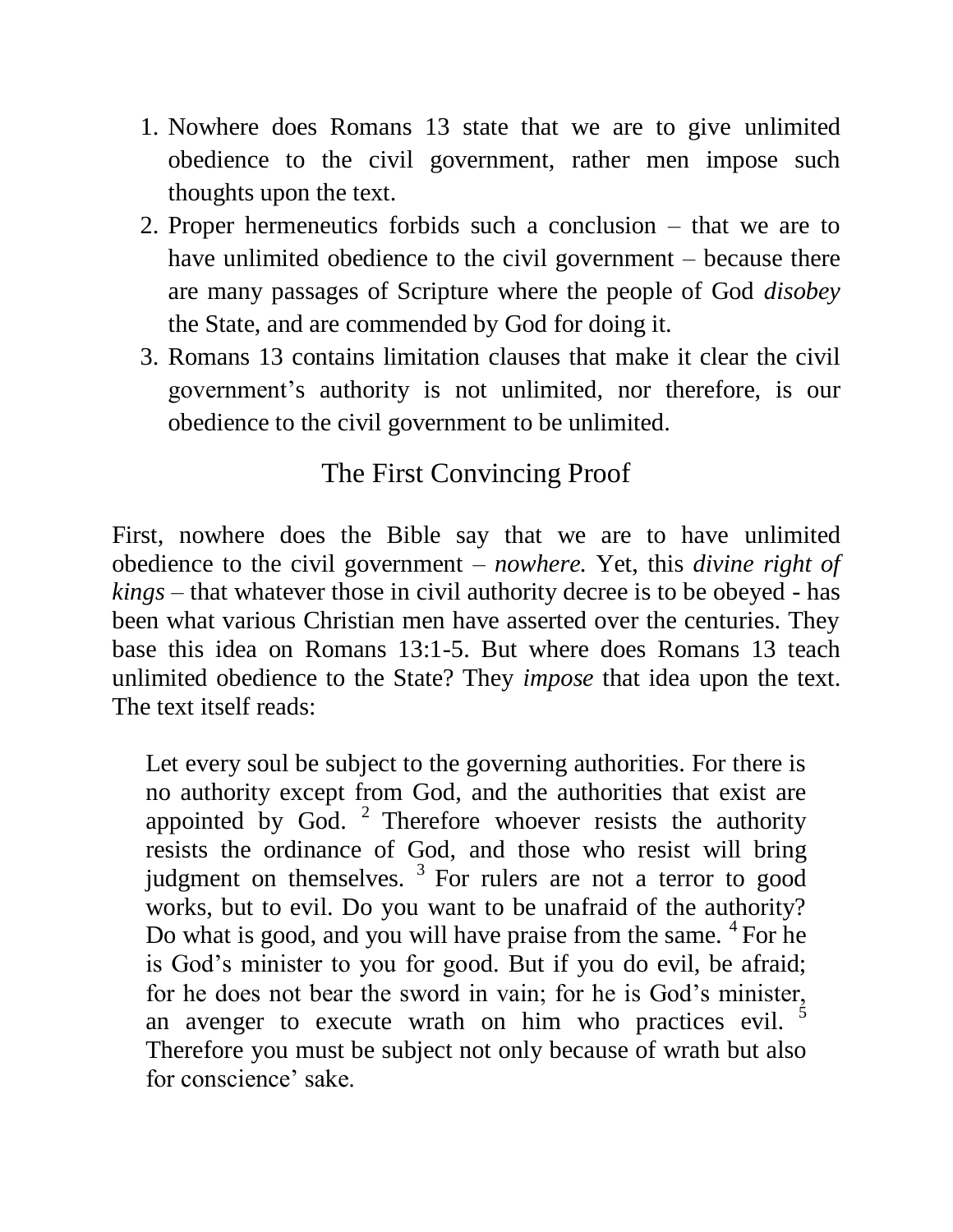Yes, the text does say we are to be subject to the governing authorities, and that governments are established by God, but where does it say we are therefore to have unlimited obedience to the government? It does not. Again, they impose that upon the text.

In fact, there is *not one* scripture anywhere in all the Bible that demands or instructs unlimited obedience to the civil government. That fact, in and of itself, should suffice to convince that we are not to give unlimited obedience to the State, but we will continue to the second convincing proof.

## The Second Convincing Proof

The second convincing proof is that proper hermeneutics forbids such a conclusion – that we are to have unlimited obedience to the civil government – because there are many passages of Scripture where the people of God *disobey* the civil government, and are commended by God for doing it.

Good hermeneutics demands that we not read a verse or passage in a vacuum. The hallmark of good hermeneutics is "Scripture interprets scripture." In other words, every individual scripture (scripture with a small s) must be interpreted in light of the whole of God's Word (Scripture with a big S). "Scripture interprets scripture." We are to examine a particular verse in light of the whole of God's Word.

When we look at the whole of God's Word, we see that there are many passages which contradict the assertion that "we are to always obey the government." For example, Exodus 1:15-21 records the story of the Hebrew mid-wives who were commanded by the king to kill the male Hebrew babies. The Scripture says they *"feared God,"*<sup>1</sup> and therefore refused to kill the male babies. God commended them for their actions,

 1 Exodus 1:21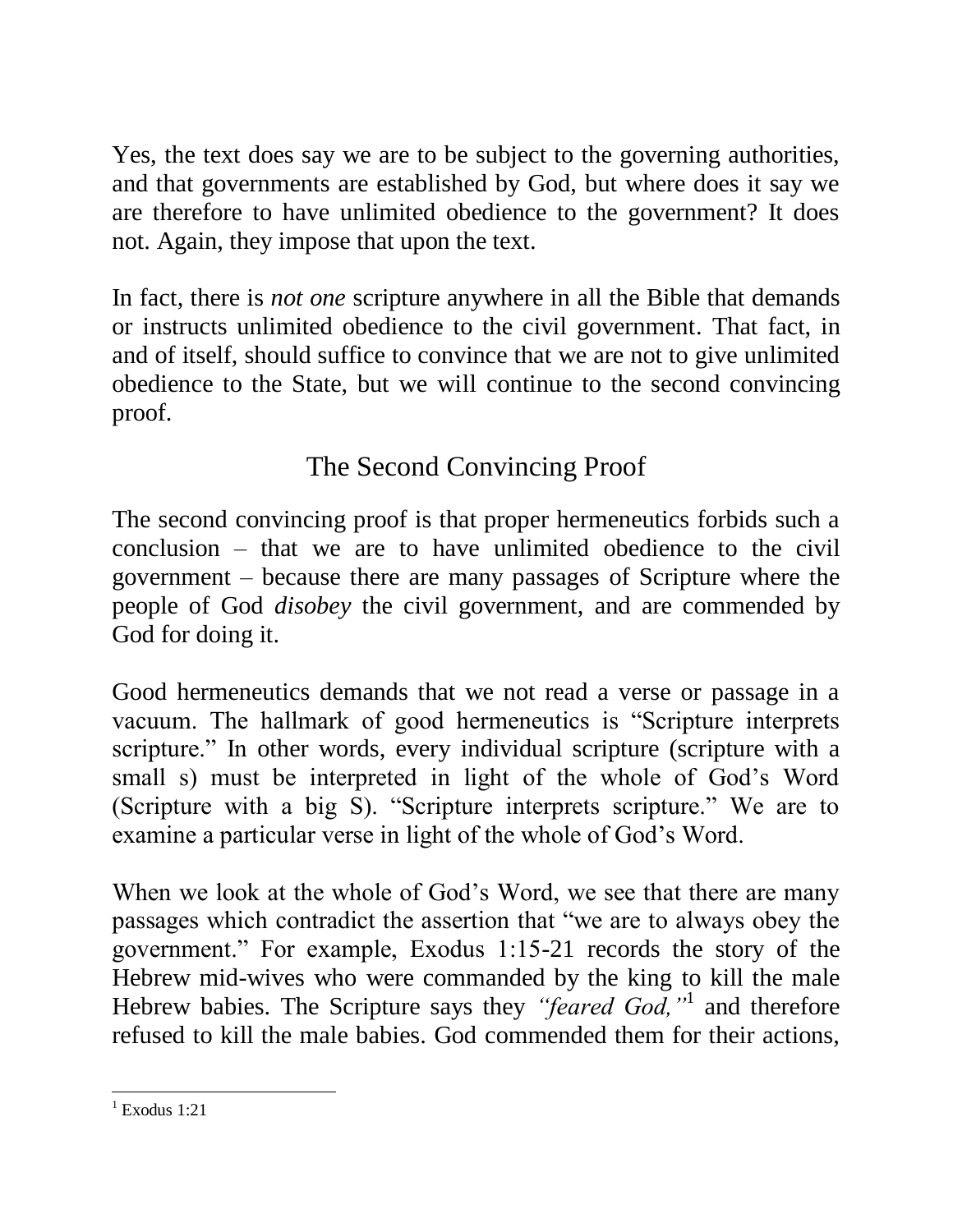as the Scripture states, *"Therefore God dealt well with the midwives,* and the people multiplied and grew very mighty. $^{22}$ 

The point is, if the assertion is true that God's people are *always* to obey the laws and orders of the State, this passage stands in complete contradiction to it.

In Daniel chapter six, we read that the king declared that no one could pray to any deity, but only to him.<sup>3</sup> Notice that this law was made in clear contradiction to the law of God. The men who conspired to make this law understood that the only charge they could raise against Daniel was one concerning "the law of his God."<sup>4</sup> Therefore they made a law according to man  $-$  "the law of the Medes and Persians."<sup>5</sup> This was a classic showdown where the law of man contravened – violated, opposed, and contradicted - the law and Word of God.

How should the people of God respond? Did Daniel obey this law? Did he say, "Oh, that is a bad law, but we must always obey the State?" No, Daniel took a brave and open stand in defiance of this unjust law. The Scripture says that *"when Daniel knew that the writing was signed, he went home. And in his upper room, with his windows open towards Jerusalem, he knelt down on his knees three times that day, and prayed and gave thanks before his God."<sup>6</sup>* 

Notice he "knew" of the unjust law; notice his windows were "open" so all could see his non-compliance with the law; notice he "knelt down on his knees" so no one could mistake his defiance of the law; and, notice he did it "three times" in one day.

 $\overline{a}$ 

 $<sup>4</sup>$  Daniel 6:5</sup>

 $2$  Exodus 1:20

<sup>3</sup> Daniel 6:7-9

 $<sup>5</sup>$  Daniel 6:8</sup>

 $6$  Daniel 6:10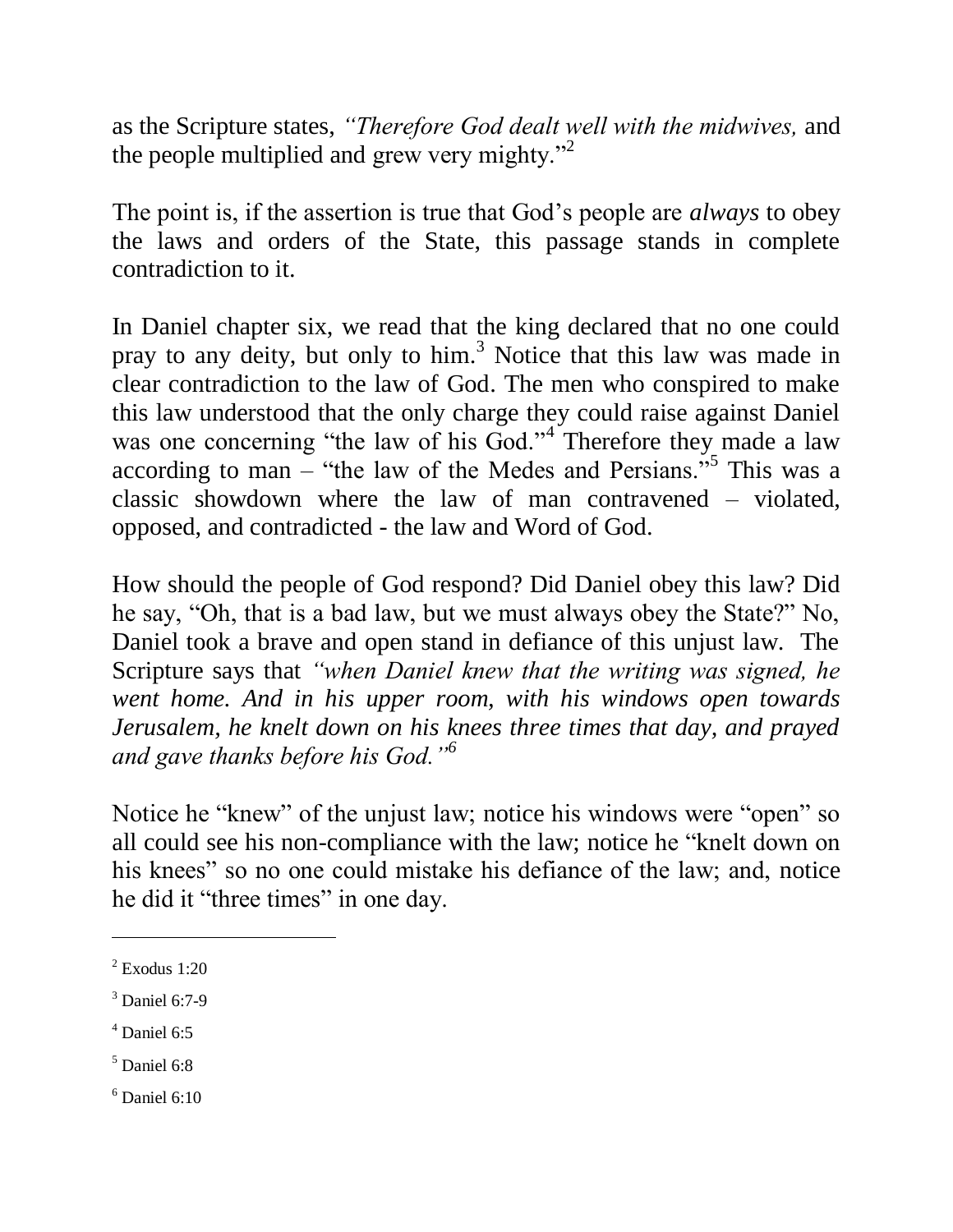Again, if the assertion is true that God's people are always to obey the laws and orders of the State, this passage stands in complete contradiction to it.

The midwives were told *to do* something bad – kill the male babies – and they refused. Daniel was told *not* to do something good – pray to the Lord – and he refused. These two passages about the midwives and Daniel illustrate the standard the Church has followed historically, namely, when the State commands that which God forbids or forbids that which God commands, we have a duty to obey God rather than man.

The standard is that if a law enacted by the civil government contravenes the law or Word of God, we are to obey God, not the State.

Other passages also contradict the assertion that we are to always obey the State. For example, Hebrews 11:23 records how Moses' parents disobeyed the king. The Scripture reads, "By faith Moses, when he was born, was hidden three months by his parents, because they saw he was a beautiful child; *and they were not afraid of the king's command."*<sup>7</sup> This is recorded in what Christians call the "Hall of Fame of Faith." Their actions are commended by the Word of God.

In Second Corinthians 11:32-33, Paul talks about how he avoided the government officials who were attempting to arrest him, by escaping down the side of the city wall. The Scripture reads, "In Damascus the governor, under Aretas the king, was guarding the city of Damascenes with a garrison, desiring to arrest me; *but I was let down in a basket through a window in the wall, and escaped from his hands."*<sup>8</sup> Paul knew the government officials were trying to arrest him, but rather than submit, he craftily fled.

 $<sup>7</sup>$  Hebrews 11:23</sup>

<sup>8</sup> 2 Corinthians 11:32-33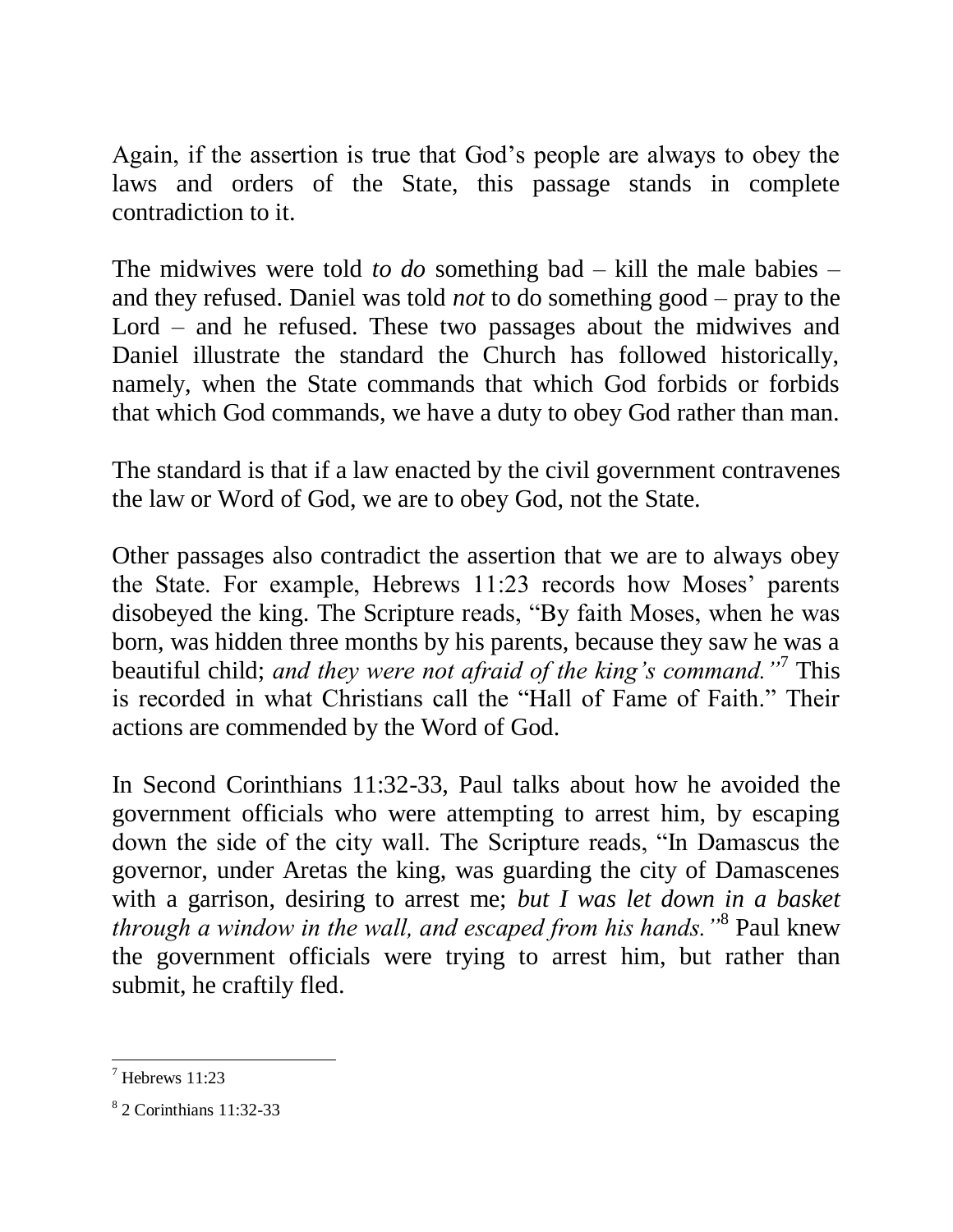In the fifth chapter of Acts, the apostles were told by the authorities not to preach about Jesus. They refused to obey them and responded by saying, *"We ought rather to obey God than men."*<sup>9</sup> When human authority contravenes the law or Word of God, we have a duty to obey God rather than man.

All these passages (and others) stand in complete contradiction to the idea that we are to *always* obey the government. If Romans 13 teaches that we are to have unlimited obedience to the State, these passage stand in contradiction to such an assertion.

So, nowhere in Romans 13 does it state that Christians are to have unlimited obedience to the civil government, and the hallmark rule of proper hermeneutics, "Scripture interprets scripture," repudiates such an assertion.

## The Third Convincing Proof

The third convincing proof that Romans 13 does not teach unlimited obedience to the civil government is that Romans 13 itself contains limitation clauses which limit the authority and function of the civil government, and therefore make clear that our obedience to the State is not to be unlimited.

The advocates of unlimited obedience to the State point to verse one which says, "Let every soul be subject to the governing authorities. For there is no authority except from God, and the authorities that exist are appointed by God," and then impose upon the text that we are *always* to obey in *everything*, something which the text does not say.

The truth is, the passage *does* talk about obeying the authorities, *but* there are conditions stated which limit the ruler's authority. There are limitation clauses attached to what the Apostle Paul says in Romans 13.

 $9$  Acts 5:29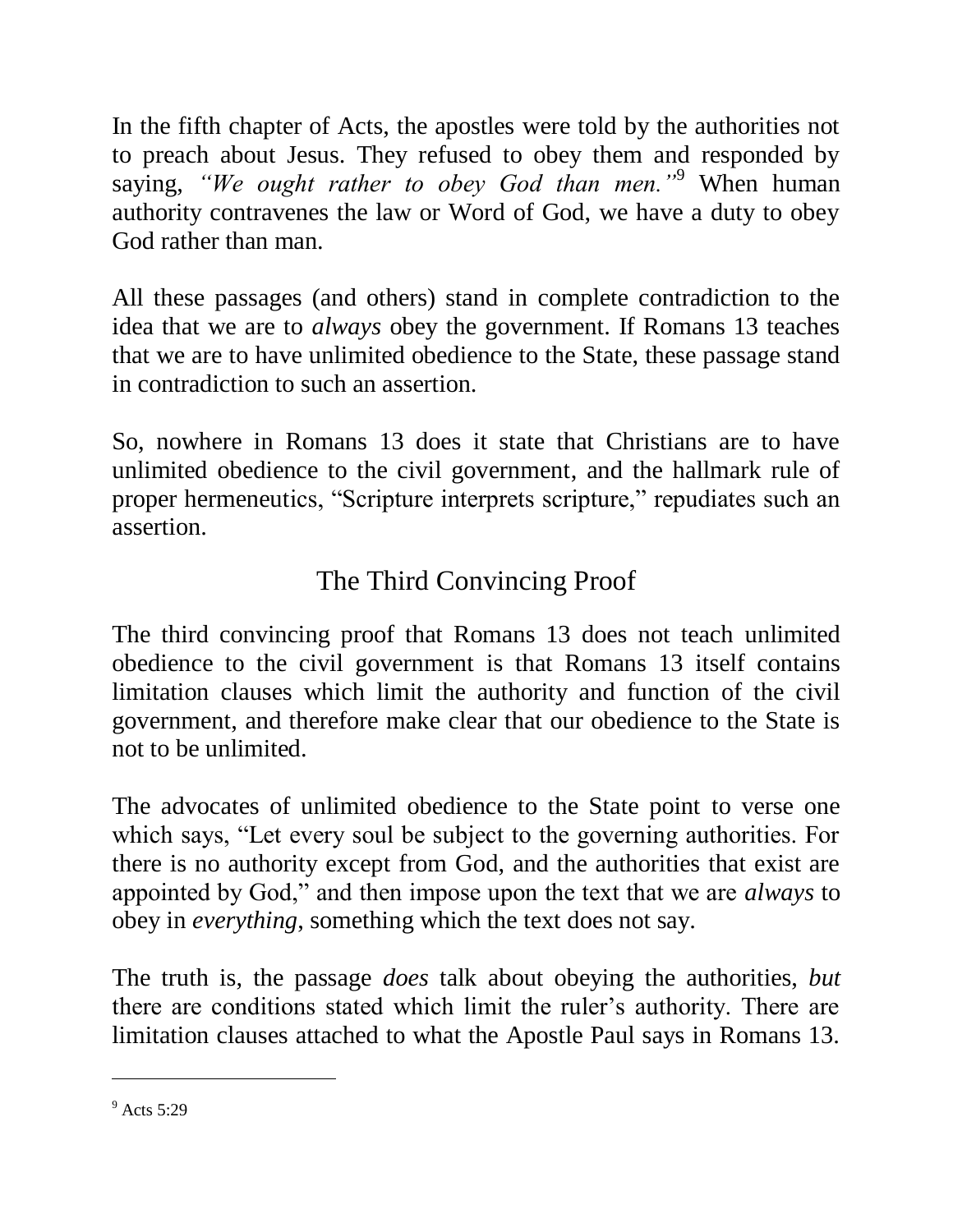Verses three and four clearly limit the ruler's authority. The Scripture says:

"For rulers are not a terror to good works, but to evil. Do you want to be unafraid of the authority? Do what is good, and you will have praise from the same. For he is God's minister to you for good. But if you do evil, be afraid: for he does not bear the sword in vain; for he is God's minister, an avenger to execute wrath on him who practices evil."

These are limitation clauses. The Scriptures are plain – the ruler's authority is not unlimited. He is to reward those who do good and punish those who do evil. *But what if he begins to punish those who do good, and reward those who do evil?* What if he makes law, policies, or court rulings that reward those who do evil and law, policies, or court rulings that punish those who do good? Should he still be obeyed? As we saw previously, the Scriptures are clear – he should not be obeyed.

When the State commands that which God forbids or forbids that which God commands, we are to obey God rather than man. We are *not* to join the ruler in his rebellion against God. When he rules justly, we are not to resist him (v.2). But if he rules unjustly, then we are to resist him. In such instances, we are to obey God, rather than man.

God has established four governments in the earth, namely, selfgovernment, family government, church government, and civil government. Each has its own function and jurisdiction in the lives of men. Family, church, and civil government assist in producing selfgovernment in the individual.

Each of these governments has positions of authority. For instance, in family government, the man is the head; the wife is his helper in the governance of the home. In church government, positions include elders, pastors, and deacons. In civil government, positions range from the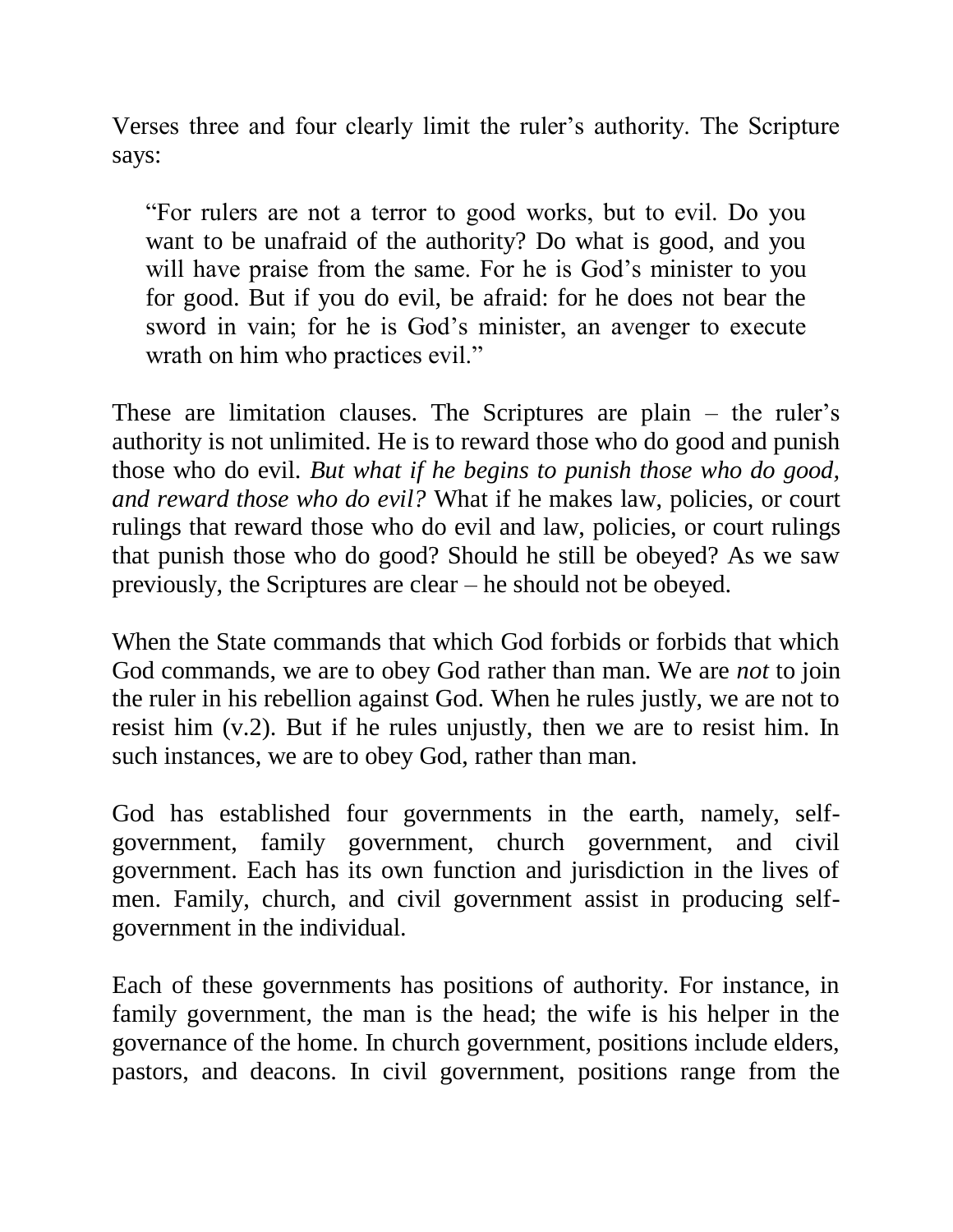President to the policeman. The authority that each possesses is *delegated* authority – authority given to them of God.

The first verse of Romans 13 declares, *"For there is no authority except from God, and the authorities that exist are appointed by God.*" Hence, the authority that the State possesses is delegated from God. The governing authority is, as verse 4 states, *"God's minister."* They are to therefore govern according to God's rule.

Most all would agree that when a father makes unjust or immoral laws or decrees in the home, that those under his jurisdiction are *not* bound to obey. Similarly, when a church officer governs unjustly within the church, neither should he be obeyed. But for some reason, when it comes to the civil government, men tend to think that the State can do most *anything* and they should always be obeyed.

Let us examine each of these three governments from Scripture.

Concerning family government, Colossians 3:20 states, "Children, *obey your parents in all things,* for this is well-pleasing to the Lord."

Notice this verse of Scripture says children are to obey *in all things*. There are *no* limitation clauses that limit the parent's authority, nor the extent of the child's obedience. Yet no one takes the parents authority as being limitless, nor the children needing to grant unlimited obedience.

All are agreed a father should not tell his child to go rob the corner gas station because if caught the child will face less severe punishment then he. Rather, the father has a duty before God to instruct the child in honesty and hard work, and to abhor theft. Hence, the father does not rule autonomously. He does not get to contravene the law of God just because he has a position of authority. The authority he has is *delegated* to him from God, and he has a duty therefore to govern his home in accordance with God's rule. So a child who is told by his father to go rob the corner gas station would be right *not* to obey his father.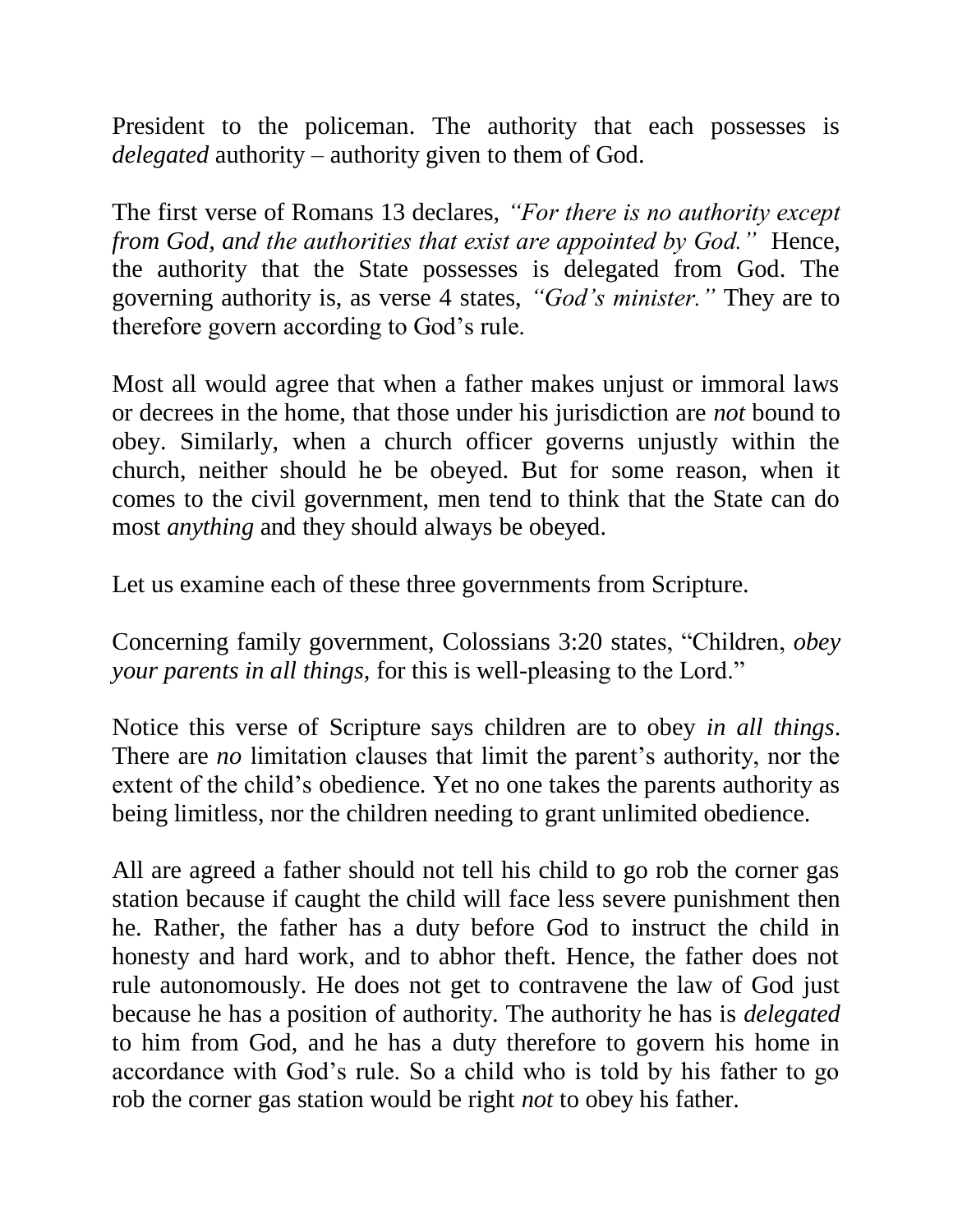Also, regarding church government, Hebrews 13:17 states, *"Obey those who rule over you, and be submissive,* for they watch out for your souls, as those who must give account. Let them do so with joy and not with grief, for that would be unprofitable for you."

Again, this verse also places *no* limitation clause or clauses that limit the church officer's authority, nor the extent of a congregant's obedience. Yet no one takes their authority as being limitless, nor that those under them must give unlimited obedience.

Suppose a pastor was skimming out of the offering plate for his own personal gain and a congregant learned of it, but the pastor told him to not tell anyone so he could continue to steal. No one would think the congregant wrong for telling the elders anyway.

Yet, when it comes to civil government, some Christian leaders tell their people that they should *always* obey, even though there *are* limitation clauses when it comes to obedience to civil authorities. God's intent for rulers is that they be a terror not to good works, but to evil  $(v.3)$ . They are to praise or reward those who do good (v.3). He is to be an avenger to execute wrath on him who practices evil (v.4). These are limitation clauses. This is God's definition of good government.

These limitation clauses clearly show the God-given role of the ruler or magistrate. When the civil authority governs according to God's intended function for his office, we are to "therefore," as the very next verse says, "be subject, not only because of wrath but also for conscience' sake" (v.5). When they do opposite of what their delegated authority requires of them, however, we are *not* to obey them. We may have to actively resist them.

The pastors of Magdeburg, Germany, in their Confession which formalized the doctrine of the lesser magistrates, made an analogy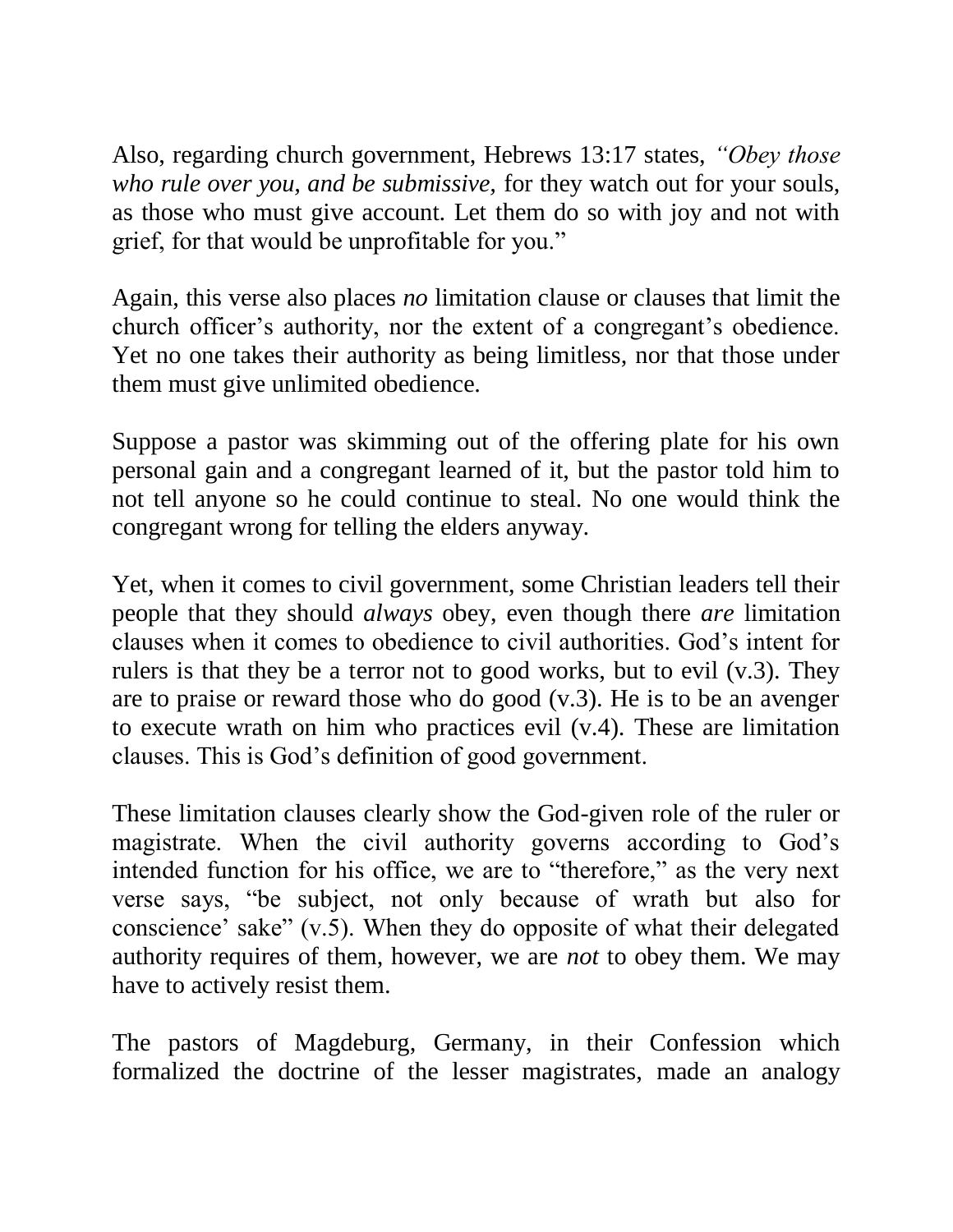between family government and civil government to make this very point:

Let us take an example concerning a father of a family. If he should come to his wife or grown daughters in his house with some scoundrels in an obvious attempt to prostitute them, then they, his wife and daughters, not only would not render their husband and father the obedience which they otherwise owe him, but when they are not able to preserve their chastity in any other way, they would drive him off with stones.

By the same argument, when the admission of Caesar into a magistrate's city brings with it a sure abolition of the true religion, the slaughter and exile of pious men -- in this case, the defense of religion, of one's own life and the lives of other innocent persons (which defense the magistrate of that city owes to God and to the citizens by the commandment of God) removes another part of the obedience owed to Caesar, that he should not offer obedience by admitting Caesar into the city, according to the rule of Christ, because the duties owed, when they come with injury to God and others, and joined with sin, ought not to be paid to anyone, not even to a father or a magistrate.<sup>10</sup>

Romans 13 is clear that the civil magistrate is to mirror the justice and law of God in the earth. They are to reward those who do good and punish those who do evil. They are to execute wrath on those who practice evil. Therefore, when the magistrate makes or advocates law which contravenes the law of God, the Christian has the duty to resist and oppose such law, and obey God rather than man.

Verse four makes clear that the authority the civil magistrate possesses is delegated authority. "For he is *God's minister* to you for good. But if

 $\overline{a}$ <sup>10</sup> Matthew Colvin, trans., *The Magdeburg Confession (1550)* (North Charleston, SC: Createspace Publishing, 2012) 64.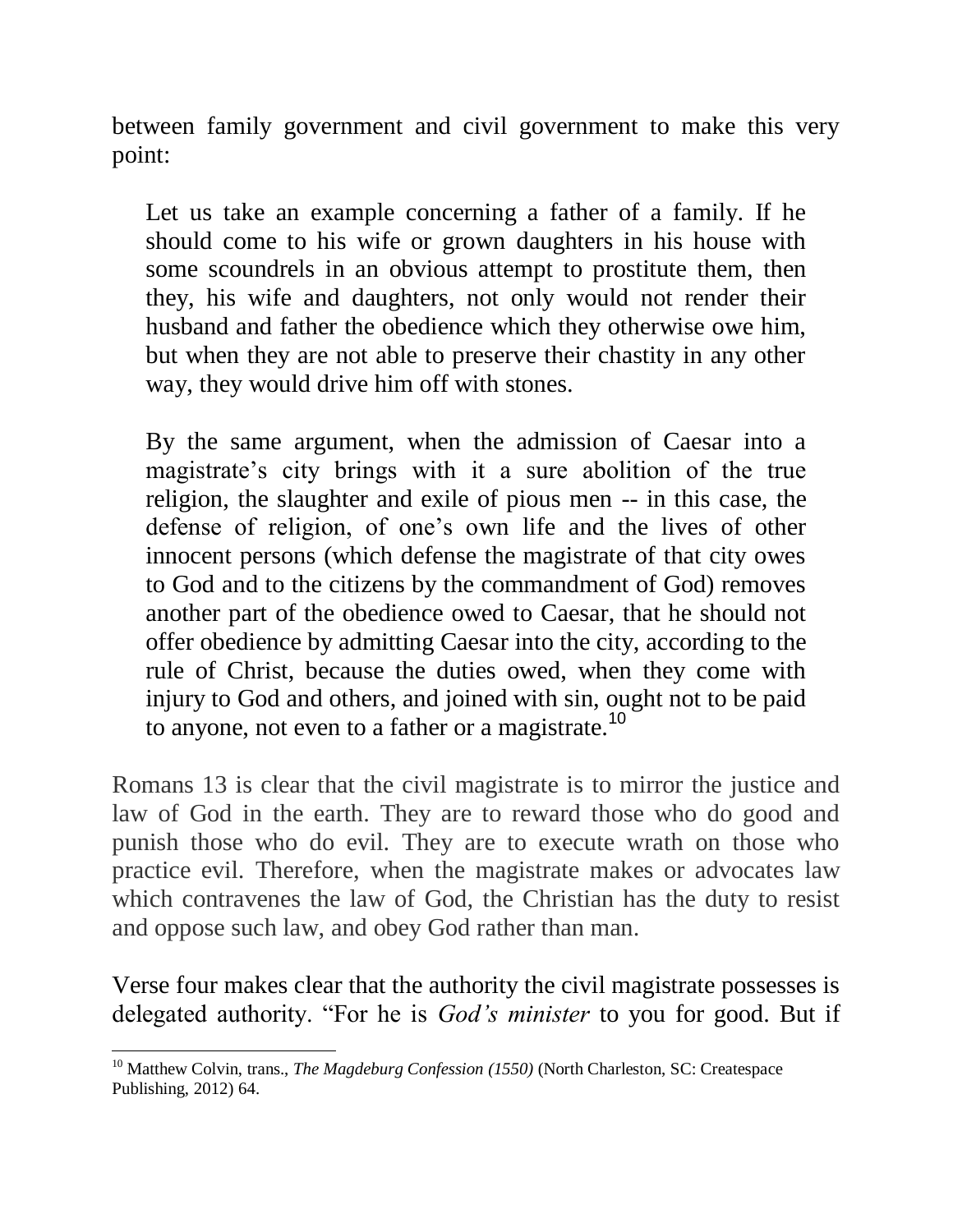you do evil, be afraid: for he does not bear the sword in vain; for he is *God's minister*, an avenger to execute wrath on him who practices evil." This concurs with verse one which makes clear the authority given to the ruler is given to him of God. Therefore he is to govern in accordance with God's rule.

God's law and Word is the standard for knowing what is good and what is evil. As the passage continues, verse nine of Romans 13 references the law of God. Why? Because it is the standard for knowing what is good and what is evil. It is the standard for both the public, as well as the personal lives of men. Paul is at that point in the passage moving from the public (the role of the magistrate) to the private. Both are in view. In other words, all men and all governments of men are accountable to the law and Word of God.

It stands to reason, if we are to *always* obey the State, regardless of what laws or orders the State makes or gives, then we, in effect, make the State *God*. The pastors of Magdeburg addressed this point in their Confession. They wrote:

If God wanted superior magistrates who have become tyrants to be inviolable because of his ordinance and commandment, how many impious and absurd things would follow from this? Chiefly it would follow that God, by his own ordinance and command, is strengthening, nay, honoring and abetting evil works, and is hindering, nay, destroying good works; that there are contraries in the nature of God Himself, and in this ordinance by which He has instituted the magistrate; that God is no less against his own ordinance than he is for the human race.<sup>11</sup>

The idea that we are to always obey the State because it is appointed by God is absurd. The subjection they are due is not without limits. When they pervert their God-given role and function and begin to reward those

<sup>11</sup> Colvin, *Magdeburg Confession,* 67.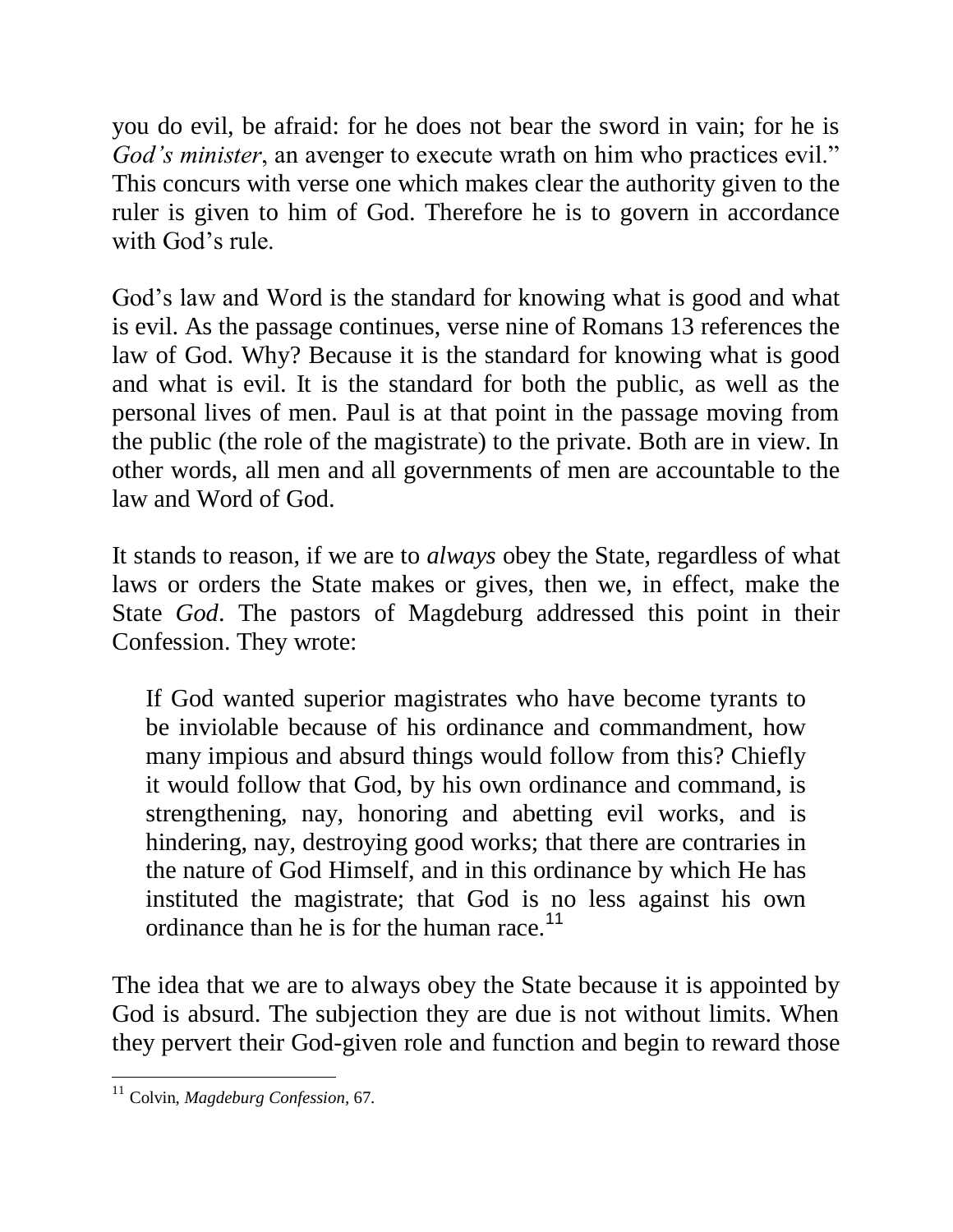who do evil and punish those who do good, rather than reward those who do good and punish those who do evil, *we have no duty to obey them*, rather, we have a duty to obey God. We must not join in the magistrate's rebellion against God, rather we must be true to the Lord. The Scriptures are clear on this.<sup>12</sup>

Christians are the best of citizens. We subject ourselves to the governing authorities and obey them in all points of civil law *except* in those points where they clearly contravene the law and Word of God. The pastors of Magdeburg declared this to Charles V in their Confession. The pastors wrote:

As for other matters relating to your rule, we will gladly render obedience -- as much as we are able and we owe you. The profession of our religion has diminished nothing from it; so that much true dignity and encouragement for the obedience owed rather flows from it for you. For we teach with the apostle Paul that you are the vicarious minister of God for promoting good works, and that obedience is owed to you in this role, just as to God, not only because of wrath or fear of your sword, but also because of conscience, that is, fear of the wrath and judgment of God.

Although we cannot consider that all men equally comply with this doctrine, nor can we bring that about ourselves, nonetheless we can promise you this with the strength of a promise which is said about our ministry ("my word will not return to me void, Is. 55. Likewise, "Your labor will not be in vain in the Lord") that we will give from our Churches the greatest possible number of

 $12$  Some mistakenly try to use First Peter 2:13-14 to try and further their teaching of unlimited obedience to the State. But the word translated "ordinance" in some translations is an old English word referring to every "realm" or "institution" of human authority, not to every statute or law of man. As the verse goes on to say "whether to the king as supreme, or to governors, as to those who are sent by him for the punishment of evildoers and for the praise of those who do good." Hence, Peter is saying the same as Paul, and is not teaching unlimited obedience to the State.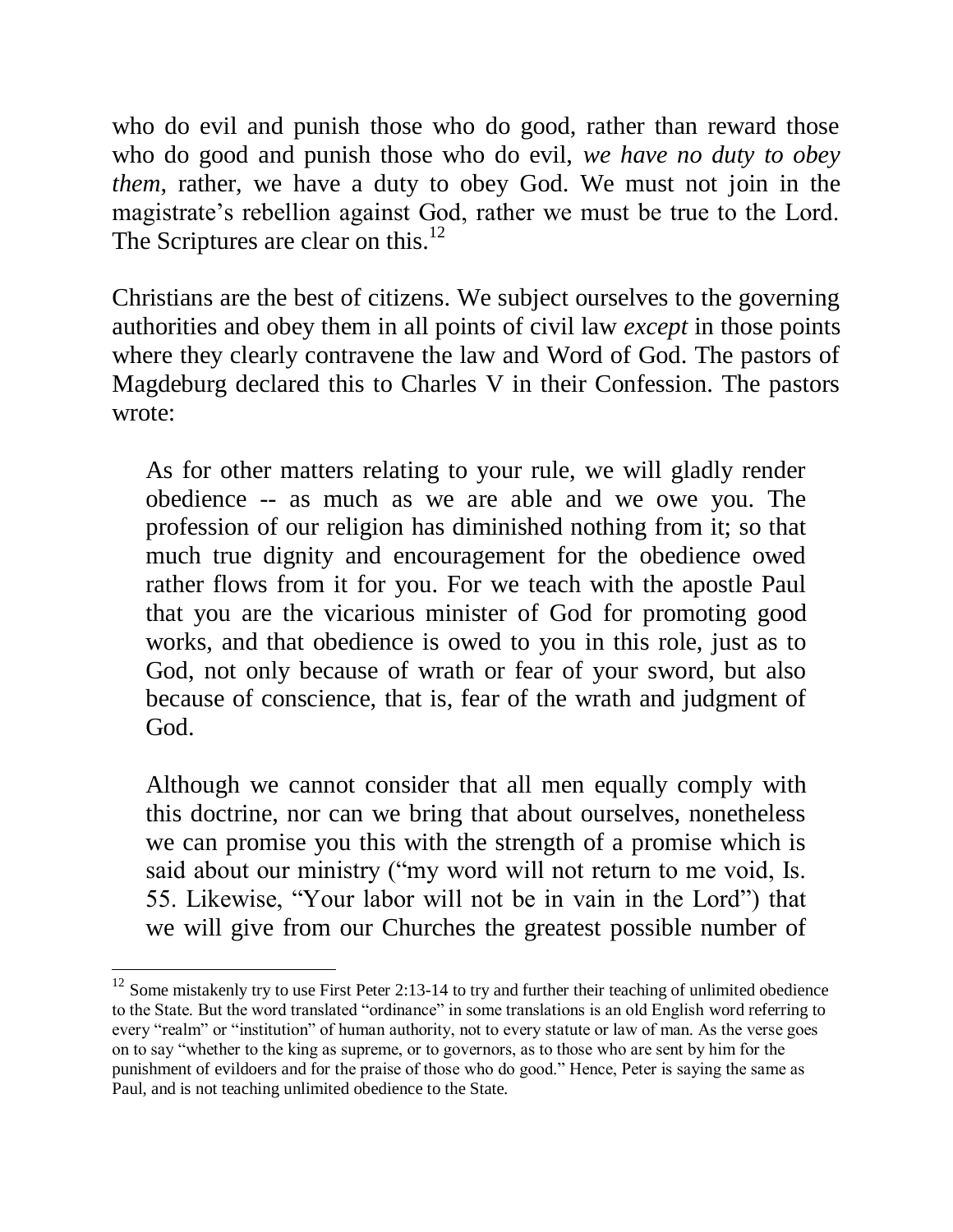men who, if they be able to enjoy their own religion through you, will declare their obedience toward you in all owed and upright duties, and loyalty without hypocrisy, out of true love, not so much love of receiving fruit from you, as love of you yourself, perhaps more than all those whom you say are obedient to you, so that you mistakenly mark us for the crime of contumacy and rebellion.

Although we are not able to look into the hearts of individuals, still, let us plainly affirm this about the city's general attitude and will: that except for the preservation of our religion, nothing else is sought; that when this is gained, our Senate and citizens will be most obedient in all their proper duties according to your Majesty's laws.<sup>13</sup>

In this example, the pastors are making clear to Charles that they are his best citizens; that they obey in all areas, *except* where the law or Word of God is contravened.

Even when we disobey an unjust or immoral law, we benefit the ruler and the people of the nation as a whole. We benefit those in authority because, due to our disobedience, they are confronted with the reality of their rebellion against God. Our Christ-obeying disobedience gives them opportunity to recover themselves, and turn from their unjust and/or immoral deeds.

We benefit the people of the nation as a whole because we act as a check against tyranny. Our fealty is to Christ first, not to man, therefore when the State makes law which commands that which God forbids or forbids that which God commands, we obey God rather than man. This benefits the entire nation. The tyrant government is not allowed to continue

<sup>13</sup> Colvin, *Magdeburg Confession,* 52.